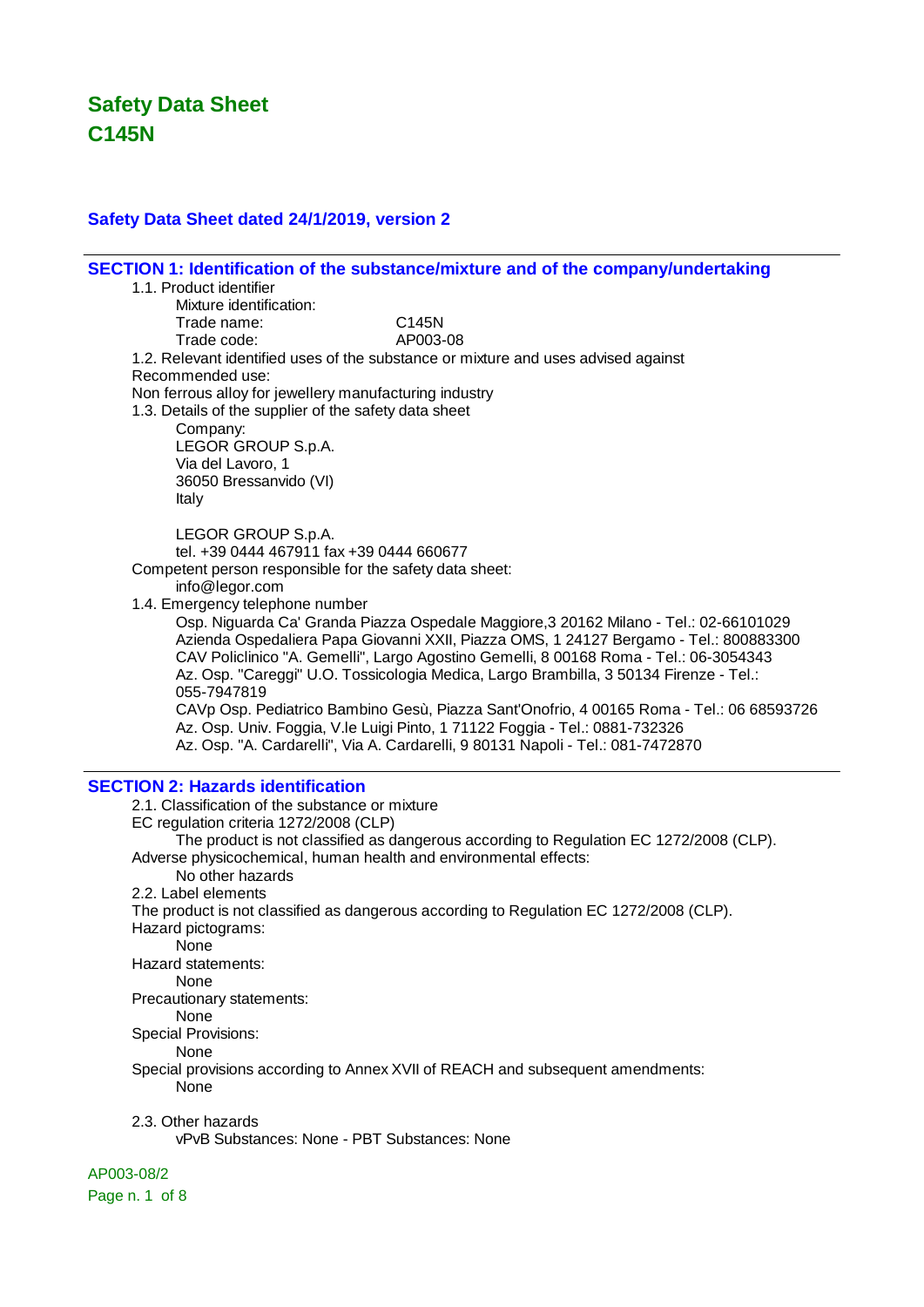Other Hazards: No other hazards

#### **SECTION 3: Composition/information on ingredients**

3.1. Substances

N.A.

3.2. Mixtures

Hazardous components within the meaning of the CLP regulation and related classification:

| Qty                   | <b>Name</b> | <b>Ident. Number</b> |                        | <b>Classification</b>                               |
|-----------------------|-------------|----------------------|------------------------|-----------------------------------------------------|
| >= 80% -<br>$< 90\%$  | Copper      | CAS:<br>EC:          | 7440-50-8<br>231-159-6 | Substance with a Union workplace<br>exposure limit. |
| l>= 15% -<br>$< 20\%$ | Silver      | CAS:                 | 7440-22-4              | Substance with a Union workplace<br>exposure limit. |

### **SECTION 4: First aid measures**

4.1. Description of first aid measures

In case of skin contact:

Wash with plenty of water and soap.

In case of eyes contact:

In case of contact with eyes, rinse immediately with plenty of water and seek medical advice. In case of Ingestion:

Do not under any circumstances induce vomiting. OBTAIN A MEDICAL EXAMINATION IMMEDIATELY.

In case of Inhalation:

Remove casualty to fresh air and keep warm and at rest.

- 4.2. Most important symptoms and effects, both acute and delayed
	- None
- 4.3. Indication of any immediate medical attention and special treatment needed Treatment: None

### **SECTION 5: Firefighting measures**

- 5.1. Extinguishing media
	- Suitable extinguishing media: Water. Carbon dioxide (CO2).

Extinguishing media which must not be used for safety reasons: None in particular.

- 5.2. Special hazards arising from the substance or mixture Do not inhale explosion and combustion gases. Burning produces heavy smoke.
- 5.3. Advice for firefighters
	- Use suitable breathing apparatus .

Collect contaminated fire extinguishing water separately. This must not be discharged into drains. Move undamaged containers from immediate hazard area if it can be done safely.

### **SECTION 6: Accidental release measures**

6.1. Personal precautions, protective equipment and emergency procedures Wear personal protection equipment.

AP003-08/2 Page n. 2 of 8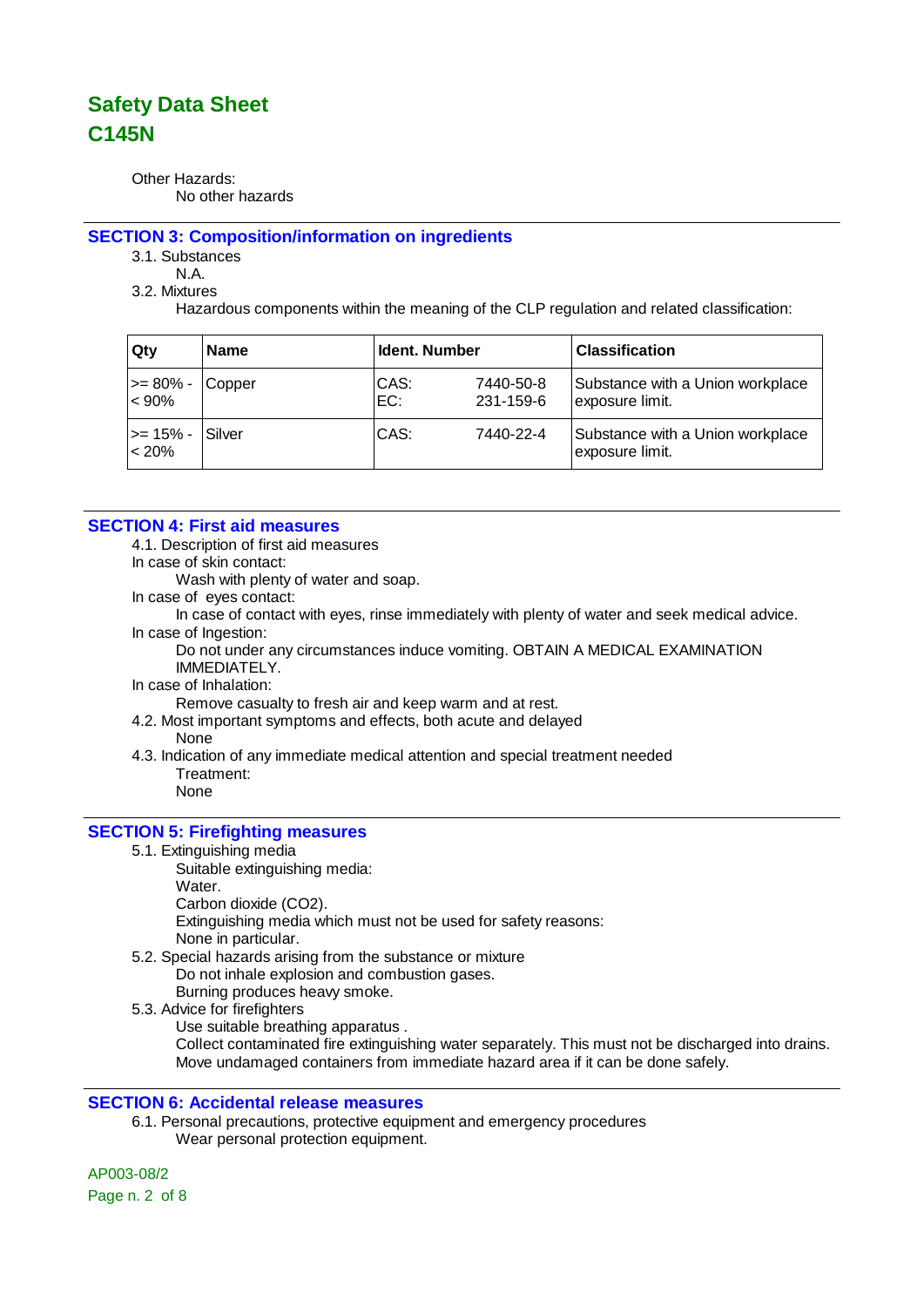Remove persons to safety.

See protective measures under point 7 and 8.

6.2. Environmental precautions

Do not allow to enter into soil/subsoil. Do not allow to enter into surface water or drains. Retain contaminated washing water and dispose it. In case of gas escape or of entry into waterways, soil or drains, inform the responsible authorities. Suitable material for taking up: absorbing material, organic, sand

- 6.3. Methods and material for containment and cleaning up
	- Wash with plenty of water.
- 6.4. Reference to other sections See also section 8 and 13

### **SECTION 7: Handling and storage**

7.1. Precautions for safe handling Avoid contact with skin and eyes, inhalation of vapours and mists. Do not eat or drink while working.

See also section 8 for recommended protective equipment.

7.2. Conditions for safe storage, including any incompatibilities Keep away from food, drink and feed. Incompatible materials: None in particular. Instructions as regards storage premises: Adequately ventilated premises.

7.3. Specific end use(s) None in particular

### **SECTION 8: Exposure controls/personal protection**

8.1. Control parameters Copper - CAS: 7440-50-8 EU ACGIH - TWA(8h): 0.2 mg/m3 - Notes: Fume, as Cu. Irr, GI, metal fume fever ACGIH - TWA(8h): 1 mg/m3 - Notes: Dusts and mists, as Cu. Irr, GI, metal fume fever Silver - CAS: 7440-22-4 EU - TWA(8h): 0.1 mg/m3 ACGIH - TWA(8h): 0.1 mg/m3 - Notes: Metal dust and fume. - Argyria ACGIH - TWA(8h): 0.01 mg/m3 - Notes: Soluble compounds, as Ag. - Argyria DNEL Exposure Limit Values Copper - CAS: 7440-50-8 Worker Industry: 0.041 mg/kg - Exposure: Human Dermal - Frequency: Long Term, systemic effects Worker Industry: 0.041 mg/kg - Exposure: Human Inhalation - Frequency: Long Term, systemic effects Worker Industry: 0.082 mg/kg - Exposure: Human Dermal - Frequency: Short Term, systemic effects Worker Industry: 0.082 mg/kg - Exposure: Human Inhalation - Frequency: Short Term, systemic effects PNEC Exposure Limit Values N.A. 8.2. Exposure controls Eye protection: Not needed for normal use. Anyway, operate according good working practices. Protection for skin: No special precaution must be adopted for normal use. Protection for hands: Not needed for normal use.

AP003-08/2

Page n. 3 of 8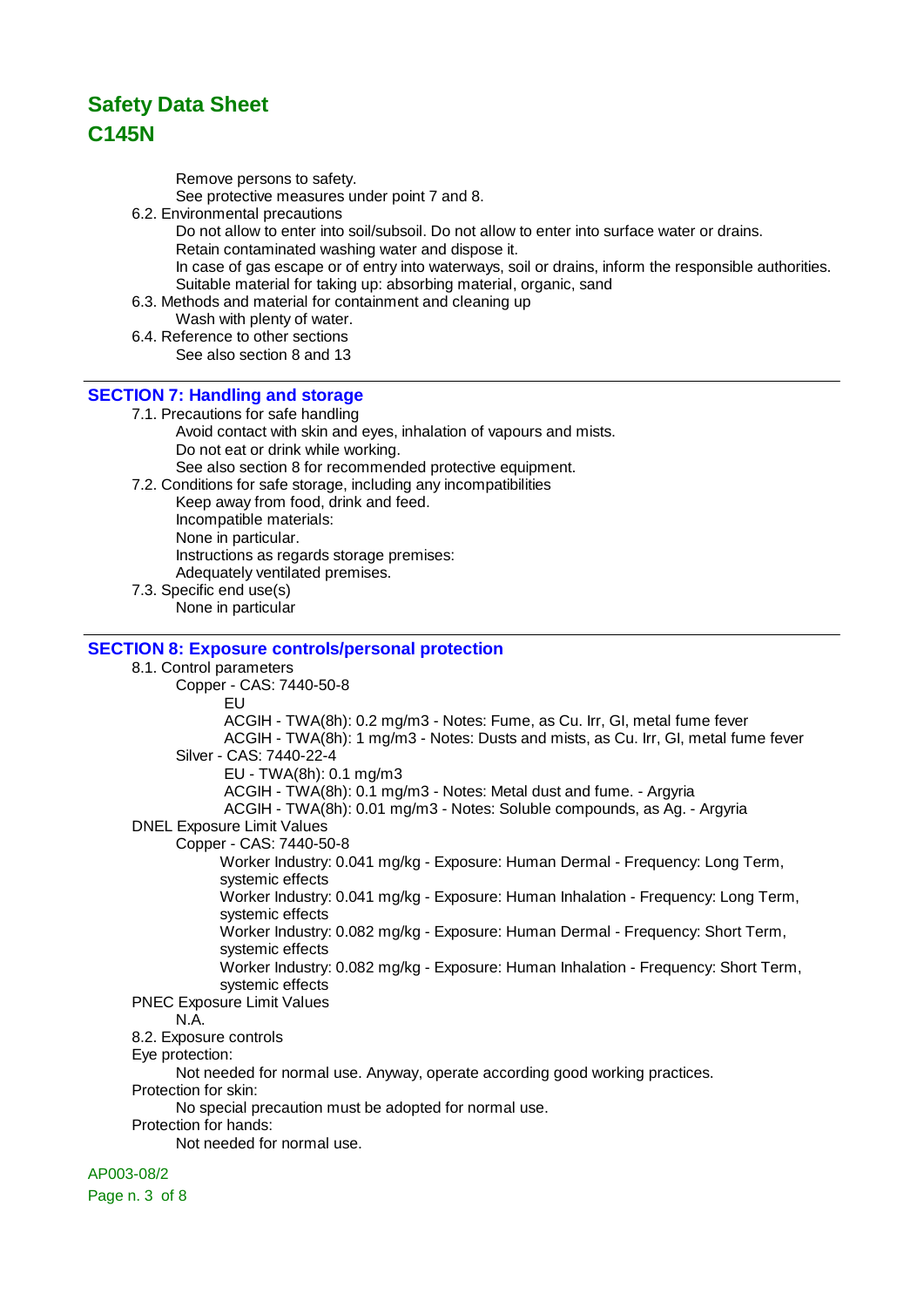Respiratory protection: Not needed for normal use. Thermal Hazards: None Environmental exposure controls: None Appropriate engineering controls: .<br>None

### **SECTION 9: Physical and chemical properties**

9.1. Information on basic physical and chemical properties

| <b>Properties</b>                                | Value                               | Method: | Notes:                   |
|--------------------------------------------------|-------------------------------------|---------|--------------------------|
| Appearance and colour:                           | Pink-red<br>grained alloy           | $-$     | $-$                      |
| Odour:                                           | Odourless                           | --      | $\overline{\phantom{a}}$ |
| Odour threshold:                                 | N.A.                                | $-$     | $-$                      |
| pH:                                              | N.A.                                | $-$     | $-$                      |
| Melting point / freezing<br>point:               | 1000-1150 °C                        | $-$     | $-$                      |
| Initial boiling point and<br>boiling range:      | N.A.                                | --      | $-$                      |
| Flash point:                                     | N.A.                                | --      | $-$                      |
| Evaporation rate:                                | N.A.                                | $-$     | $\overline{\phantom{a}}$ |
| Solid/gas flammability:                          | N.A.                                | $-$     | $-$                      |
| Upper/lower flammability<br>or explosive limits: | N.A.                                | --      | $-$                      |
| Vapour pressure:                                 | N.A.                                | $-$     | --                       |
| Vapour density:                                  | N.A.                                | $-$     | $\overline{a}$           |
| Relative density:                                | 7.5-8.5 g/cm <sup>3</sup>           | $-$     | --                       |
| Solubility in water:                             | Unsoluble in<br>water               | --      | $-$                      |
| Solubility in oil:                               | Unsoluble in<br>organic<br>solvents | --      | $\overline{\phantom{a}}$ |
| Partition coefficient (n-<br>octanol/water):     | N.A.                                | --      | $-$                      |
| Auto-ignition temperature:                       | N.A.                                | $-$     | $-$                      |
| Decomposition                                    | N.A.                                | --      | --                       |

AP003-08/2 Page n. 4 of 8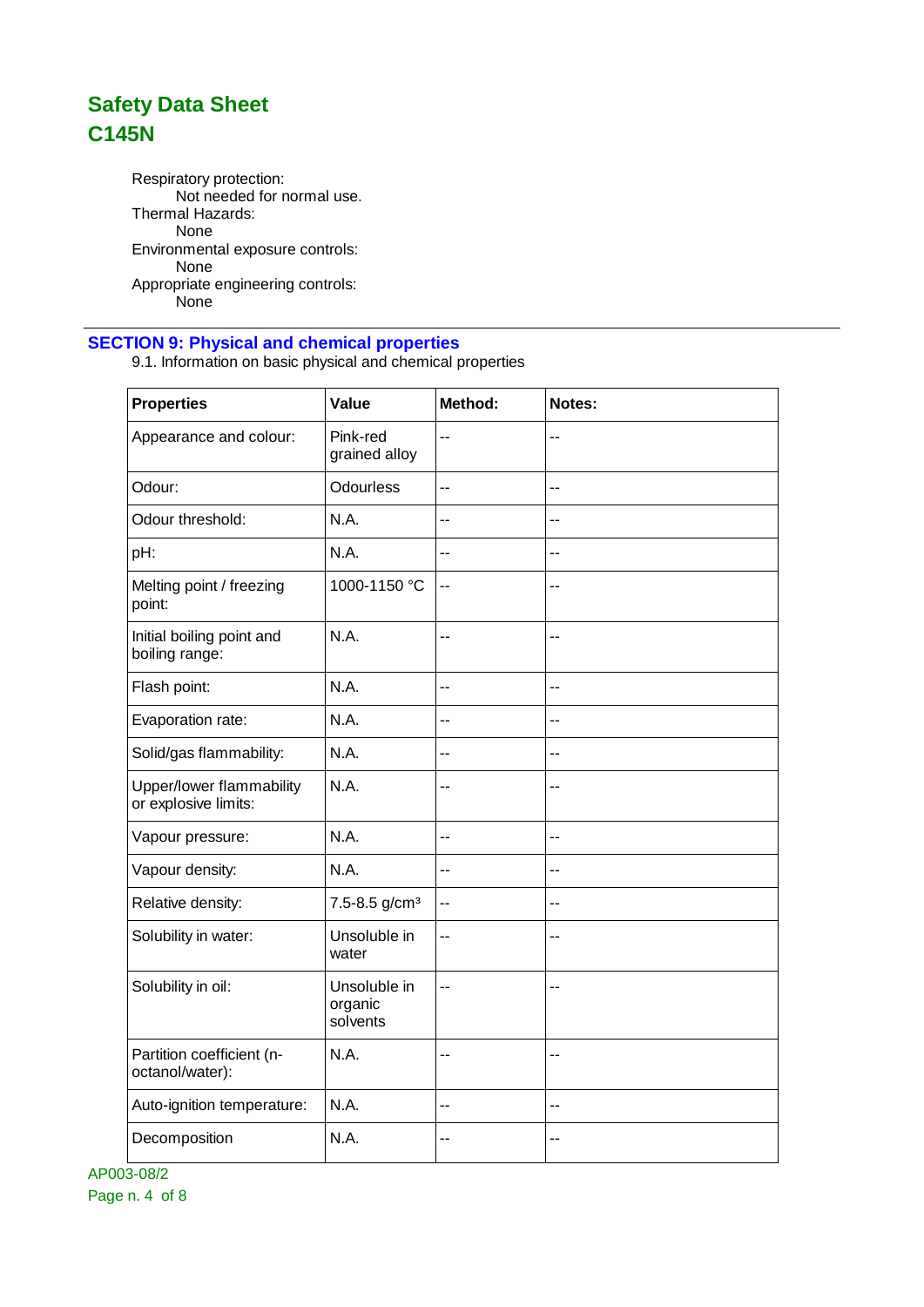| temperature:                 |      |    |       |
|------------------------------|------|----|-------|
| Viscosity:                   | N.A. | -- | $- -$ |
| Explosive properties:        | N.A. | -- | $-$   |
| <b>Oxidizing properties:</b> | N.A. | -- | $- -$ |

#### 9.2. Other information

| <b>Properties</b>                              | Value | Method: | Notes: |
|------------------------------------------------|-------|---------|--------|
| Miscibility:                                   | N.A.  | --      | --     |
| Fat Solubility:                                | N.A.  | $ -$    | --     |
| Conductivity:                                  | N.A.  | --      | --     |
| <b>Substance Groups</b><br>relevant properties | N.A.  | --      | --     |

### **SECTION 10: Stability and reactivity**

- 10.1. Reactivity
	- Stable under normal conditions
- 10.2. Chemical stability Stable under normal conditions
- 10.3. Possibility of hazardous reactions None
- 10.4. Conditions to avoid Stable under normal conditions.
- 10.5. Incompatible materials None in particular.
- 10.6. Hazardous decomposition products None.

### **SECTION 11: Toxicological information**

- 11.1. Information on toxicological effects
- Toxicological information of the product:
	- N.A.
- Toxicological information of the main substances found in the product:

C145N -

No specific risks can be referred to the solid state. Hazardous properties cannot be excluded but are unlikely when the product is handled appropriately. The product should be handled with the care usual when dealing chemicals. Fumes or fine dusts may cause irritation to the respiratory system, cough, headache, nausea, fever and cause sensitization by inhalation and skin contact.

```
Copper - CAS: 7440-50-8
```
TLV-TWA: 0.2mg/m³ Silver - CAS: 7440-22-4

MAK: 0.1mg/m³

If not differently specified, the information required in Regulation (EU)2015/830 listed below must be considered as N.A.:

AP003-08/2 Page n. 5 of 8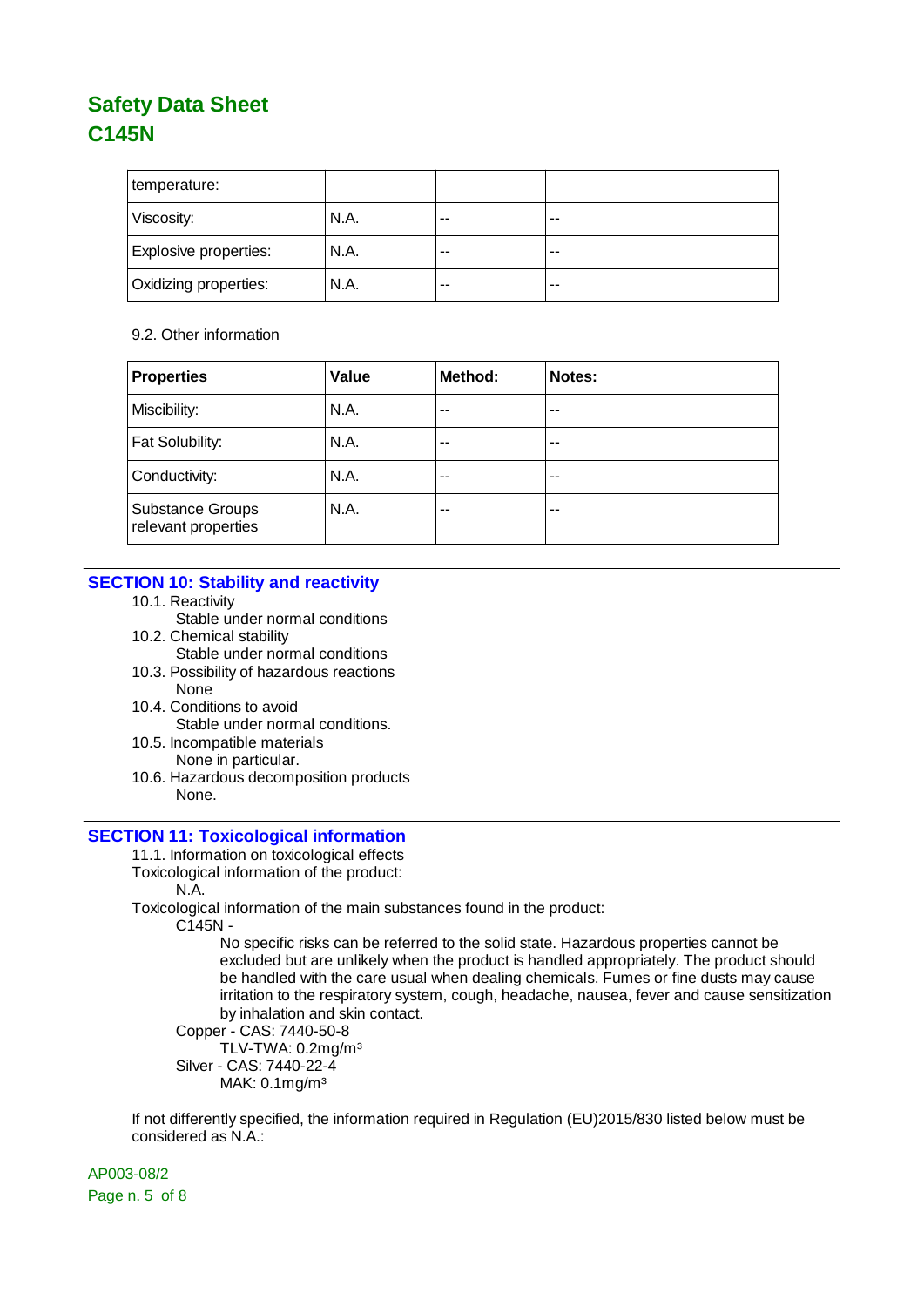a) acute toxicity;

- b) skin corrosion/irritation;
- c) serious eye damage/irritation;
- d) respiratory or skin sensitisation;
- e) germ cell mutagenicity;
- f) carcinogenicity;
- g) reproductive toxicity;
- h) STOT-single exposure;
- i) STOT-repeated exposure;
- j) aspiration hazard.

### **SECTION 12: Ecological information**

#### 12.1. Toxicity

- Adopt good working practices, so that the product is not released into the environment. N.A.
- 12.2. Persistence and degradability None N.A.
- 12.3. Bioaccumulative potential N.A.
- 12.4. Mobility in soil
- N.A. 12.5. Results of PBT and vPvB assessment
- vPvB Substances: None PBT Substances: None 12.6. Other adverse effects
	- None

### **SECTION 13: Disposal considerations**

13.1. Waste treatment methods Recover if possible. In so doing, comply with the local and national regulations currently in force.

### **SECTION 14: Transport information**

| 14.1. UN number<br>ADR-UN number:                                                | Not dangerous<br>Not classified as dangerous in the meaning of transport regulations. |
|----------------------------------------------------------------------------------|---------------------------------------------------------------------------------------|
| 14.2. UN proper shipping name                                                    |                                                                                       |
| N A                                                                              |                                                                                       |
| 14.3. Transport hazard class(es)                                                 |                                                                                       |
| N A                                                                              |                                                                                       |
| 14.4. Packing group                                                              |                                                                                       |
| N.A.                                                                             |                                                                                       |
| 14.5. Environmental hazards                                                      |                                                                                       |
| ADR-Enviromental Pollutant:                                                      | N٥                                                                                    |
| IMDG-Marine pollutant:                                                           | No.                                                                                   |
| 14.6. Special precautions for user                                               |                                                                                       |
| Rail (RID):                                                                      | Not dangerous for transportation                                                      |
| N.A.                                                                             |                                                                                       |
| 14.7. Transport in bulk according to Annex II of Marpol and the IBC Code<br>N.A. |                                                                                       |

### **SECTION 15: Regulatory information**

AP003-08/2 Page n. 6 of 8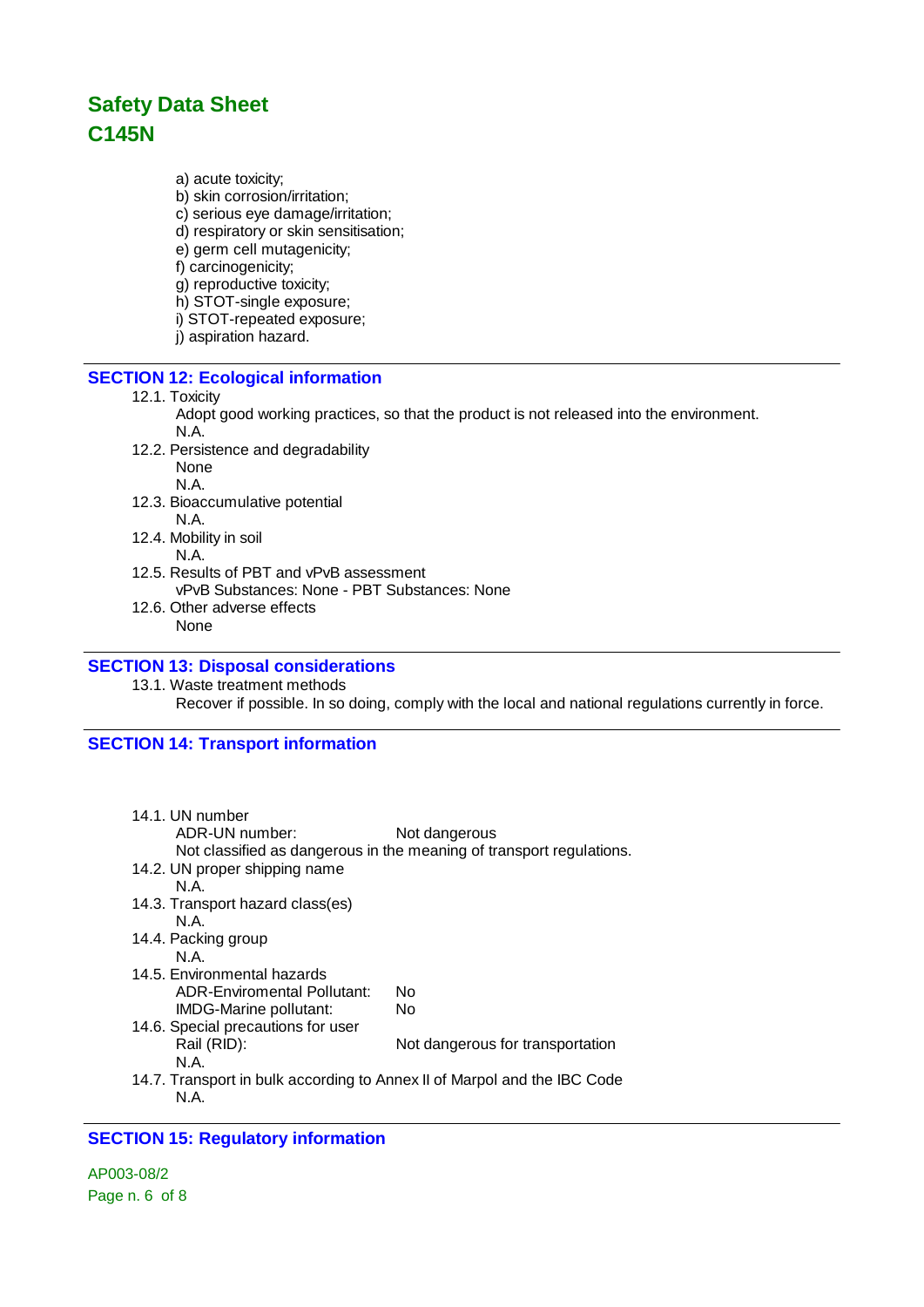15.1. Safety, health and environmental regulations/legislation specific for the substance or mixture Dir. 98/24/EC (Risks related to chemical agents at work) Dir. 2000/39/EC (Occupational exposure limit values) Regulation (EC) n. 1907/2006 (REACH) Regulation (EC) n. 1272/2008 (CLP) Regulation (EC) n. 790/2009 (ATP 1 CLP) and (EU) n. 758/2013 Regulation (EU) 2015/830 Regulation (EU) n. 286/2011 (ATP 2 CLP) Regulation (EU) n. 618/2012 (ATP 3 CLP) Regulation (EU) n. 487/2013 (ATP 4 CLP) Regulation (EU) n. 944/2013 (ATP 5 CLP) Regulation (EU) n. 605/2014 (ATP 6 CLP) Regulation (EU) n. 2015/1221 (ATP 7 CLP) Regulation (EU) n. 2016/918 (ATP 8 CLP) Regulation (EU) n. 2016/1179 (ATP 9 CLP) Restrictions related to the product or the substances contained according to Annex XVII Regulation (EC) 1907/2006 (REACH) and subsequent modifications: **None** Where applicable, refer to the following regulatory provisions : Directive 2012/18/EU (Seveso III) Regulation (EC) nr 648/2004 (detergents). Dir. 2004/42/EC (VOC directive) Provisions related to directive EU 2012/18 (Seveso III): Seveso III category according to Annex 1, part 1 None

15.2. Chemical safety assessment No Chemical Safety Assessment has been carried out for the mixture.

### **SECTION 16: Other information**

This document was prepared by a competent person who has received appropriate training. Main bibliographic sources:

ECDIN - Environmental Chemicals Data and Information Network - Joint Research Centre, Commission of the European Communities

SAX's DANGEROUS PROPERTIES OF INDUSTRIAL MATERIALS - Eight Edition - Van Nostrand Reinold

The information contained herein is based on our state of knowledge at the above-specified date. It refers solely to the product indicated and constitutes no guarantee of particular quality.

It is the duty of the user to ensure that this information is appropriate and complete with respect to the specific use intended.

This MSDS cancels and replaces any preceding release.

| ADR:        | European Agreement concerning the International Carriage of             |
|-------------|-------------------------------------------------------------------------|
|             | Dangerous Goods by Road.                                                |
| CAS:        | Chemical Abstracts Service (division of the American Chemical Society). |
| CLP:        | Classification, Labeling, Packaging.                                    |
| DNEL:       | Derived No Effect Level.                                                |
| EINECS:     | European Inventory of Existing Commercial Chemical Substances.          |
| GefStoffVO: | Ordinance on Hazardous Substances, Germany.                             |
| GHS:        | Globally Harmonized System of Classification and Labeling of            |
|             | Chemicals.                                                              |
| IATA:       | International Air Transport Association.                                |
| IATA-DGR:   | Dangerous Goods Regulation by the "International Air Transport          |
| AP003-08/2  |                                                                         |
|             |                                                                         |

Page n. 7 of 8